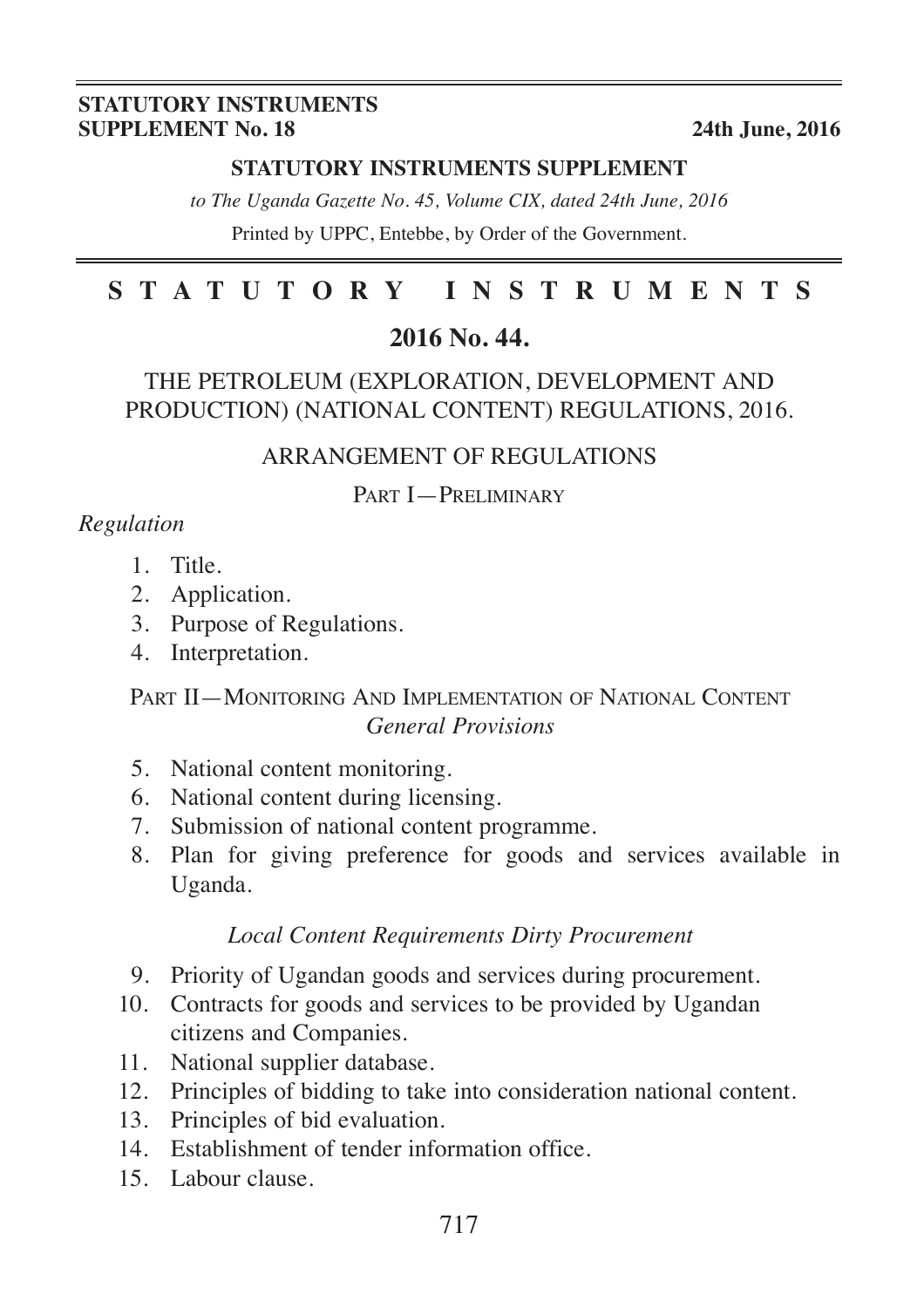## *Regulation*

*Employment and Training of Ugandans and Technology Transfer*

- 16. Employment and training of Ugandans.
- 17. Plan for recruitment and training of Ugandans.
- 18. Implementation of plan for recruitment and training of Ugandans.
- 19. Training of public officers.
- 20. Requirements for succession plan.
- 21. Work permits for expatriates.
- 22. Migrant workers.
- 23. Technology transfer.

#### *Research and Development*

24. Plan for research and development.

PART III—INFORMATION AND REPORTING REQUIREMENTS

- 25. National content performance report.
- 26. Access to facilities by authorised officers.
- 27. Communication of national content policies to contractors.
- 28. Reporting by contractors and subcontractors.
- 29. Certification.

#### PART IV—MISCELLANEOUS

- 30. Requirement for fabrication and welding in Uganda.
- 31. Monitoring of national human capacity by Authority.
- 32. Compliance with Regulations.

## **SCHEDULE:** LIST OF GOODS AND SERVICES TO BE PROVIDED BY UGANDAN COMPANIES, UGANDAN CITIZENS AND REGISTERED ENTITIES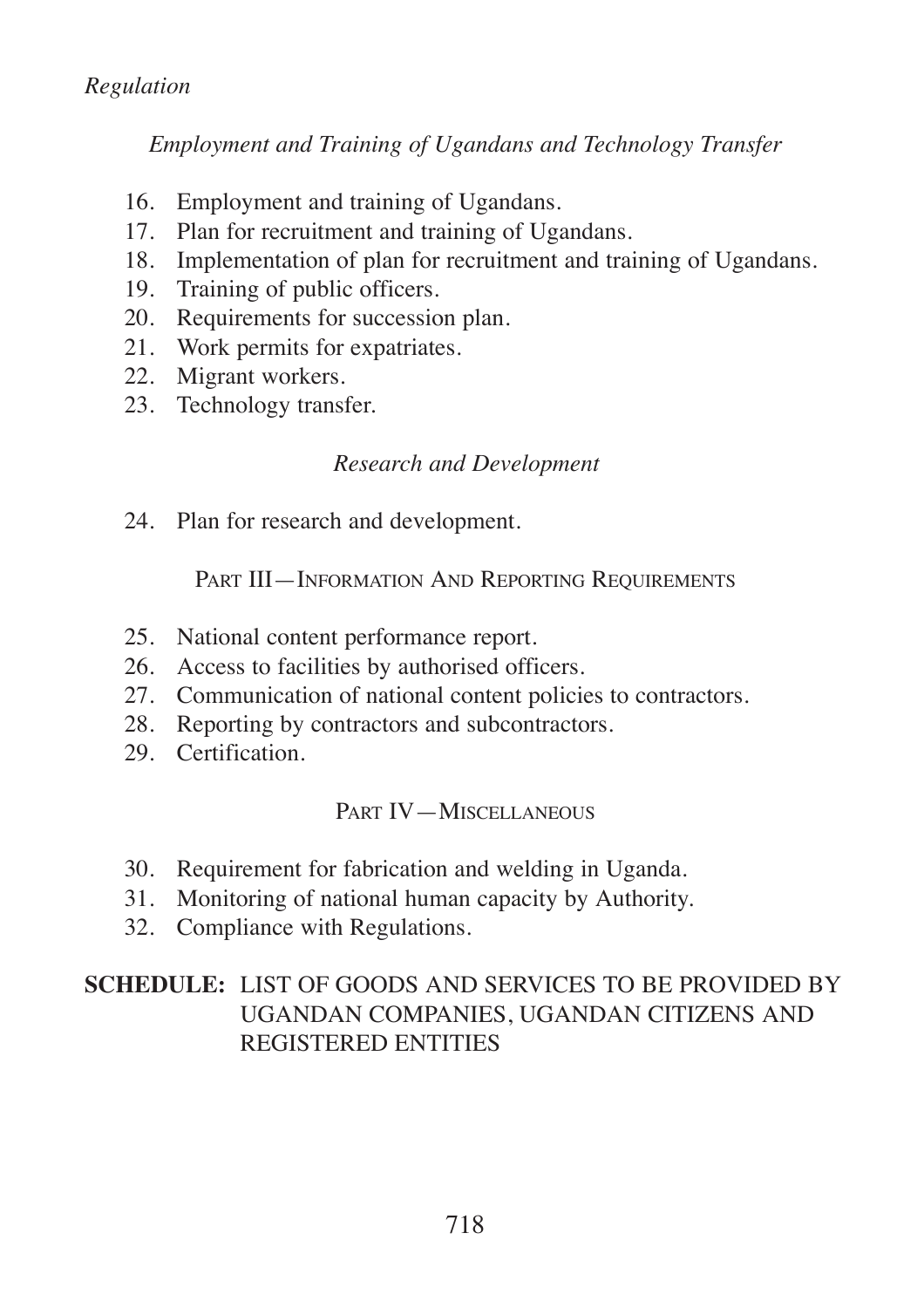**2016 No. 44.**

# **The Petroleum (Exploration, Development and Production) (National Content) Regulations, 2016.**

*(Under Sections 125 (4) (b), 183 (3) (x) and 183 (ag) of the Petroleum (Exploration, Development and Production) Act, 2013, Act No.3 of 2013).*

IN EXERCISE of the powers conferred upon the Minister responsible for petroleum activities by section 183 of the Petroleum (Exploration, Development and Production) Act, 2013 these Regulations are made this 6th day of May, 2016.

## PART I—PRELIMINARY

# **1. Title.**

These Regulations may be cited as the Petroleum (Exploration, Development and Production) (National Content) Regulations, 2016.

# **2. Application.**

(1) These Regulations apply to national content in petroleum activities.

(2) Every licensee, operator, contractor, subcontractor and any other entity involved in petroleum activities in Uganda shall incorporate and implement national content as an important element of their overall petroleum activities.

# **3. Purpose of Regulations.**

The purpose of these Regulations is—

(a) to promote the training and employment of Ugandans, transfer of knowledge and technology and the provision of goods and services by Ugandan companies, Ugandan citizens and registered entities, in petroleum activities;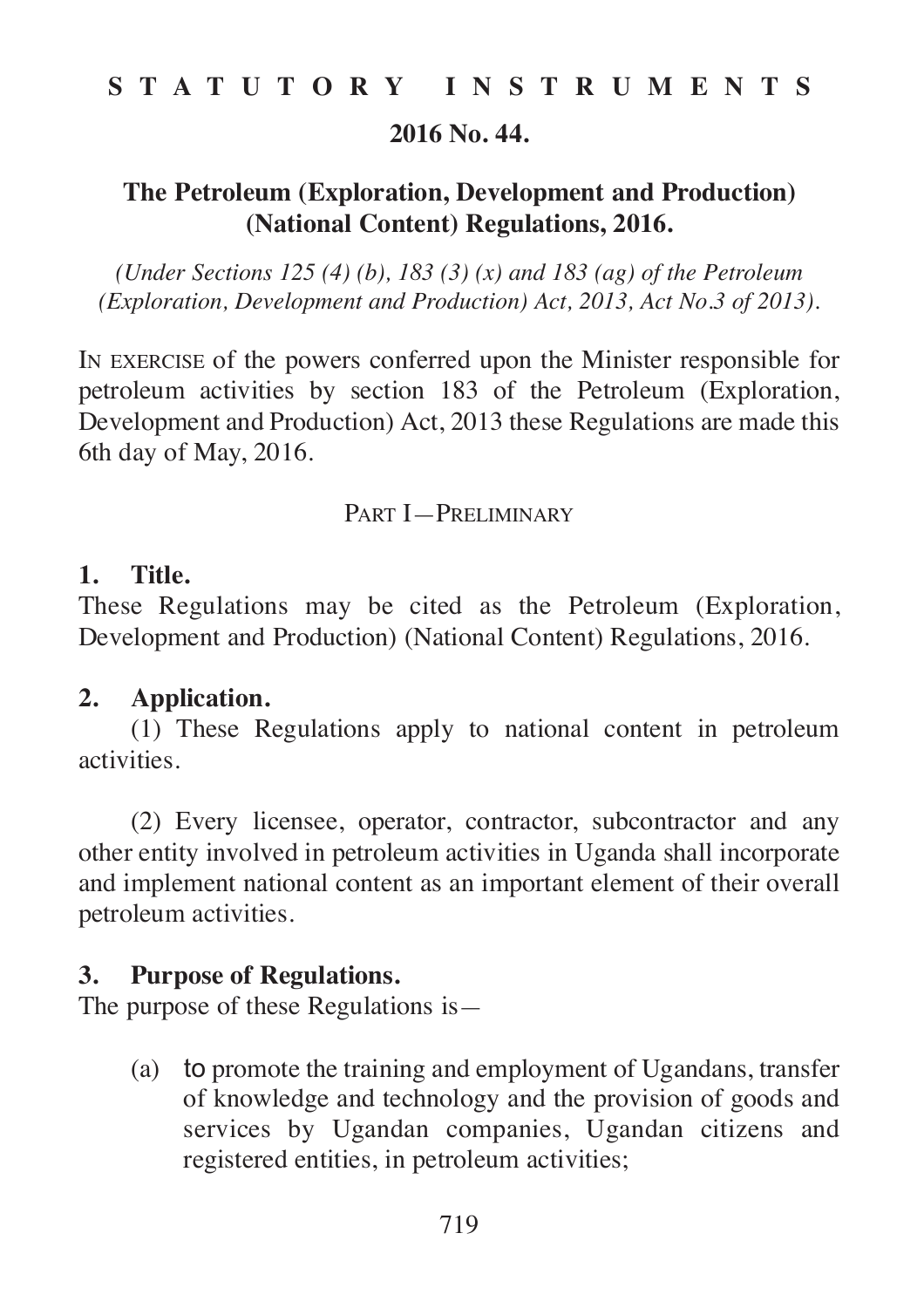- (b) to require every licensee, contractor and subcontractor to give priority to the sourcing of goods and services from Ugandan companies, Ugandan citizens and registered entities, where the goods and service are competitive in terms of quality and timely availability;
- (c) to require the provision of goods and services not available in Uganda to be provided by a company that has entered into a joint venture with a Ugandan company;
- (d) to regulate the provision of goods and services by any other companies wholly owned by non-Ugandans, in exceptional cases where no capacity exists in Uganda, and with the approval of the Authority;
- (e) to ensure enterprise development through provision of support to Ugandan citizens and Ugandan companies; and
- (f) to promote cooperation between licensees, contractors, subcontractors and Ugandan universities, research institutions and technical institutions.

# **4. Interpretation.**

In these Regulations, unless the context otherwise requires—

- "Act" means the Petroleum (Exploration, Development and Production) Act, 2013;
- "Authority" means the Petroleum Authority of Uganda established by section 9 of the Act;
- "authorised officer" means an officer or other person acting under the authority of the Minister or the Authority under the Act and these Regulations;
- <sup>a</sup> currency point" has the value assigned to a currency point in the Act;
- "licence" means a licence issued under the Act;
- "licensee" means a person to whom a licence is granted under the Act;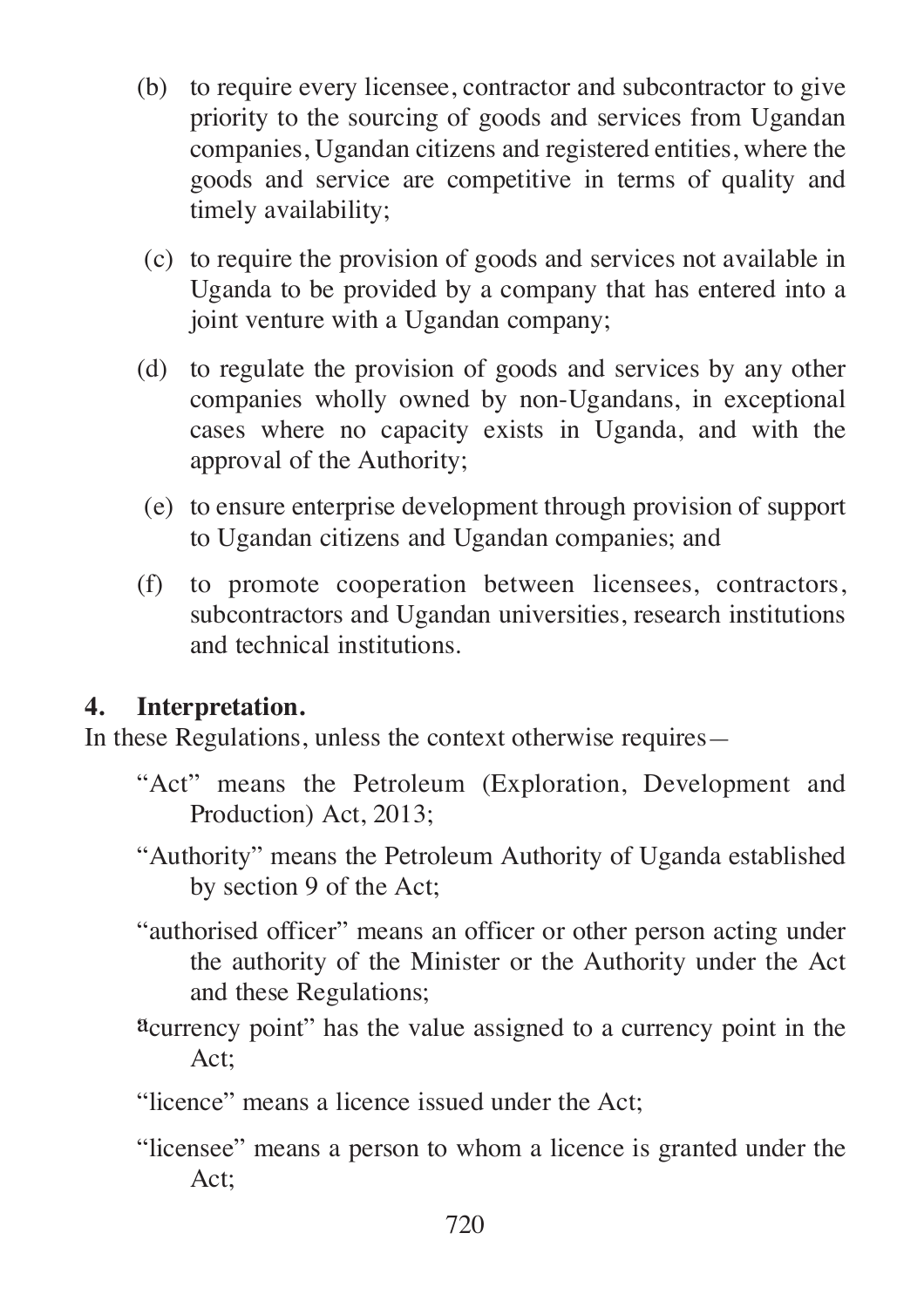"national content" means—

- (a) the level of use of Ugandan local expertise, goods and services, Ugandan companies, Ugandan citizens, registered entities, businesses and financing in petroleum activities; and
- (b) the substantial combined value added or created in the Ugandan economy through the utilisation of Ugandan human and material resources for the provision of goods and services to the petroleum industry in Uganda;
- "registered entity" means a business owned by Ugandan citizens registered under the Business Names Registration Act or the Partnership Act, 2010;
- "technical staff" includes petroleum engineers, petroleum geoscientists, technicians, health, safety and environment personnel, petroleum economists and cost engineers;
- "technology transfer" means planned and approved activities and mechanisms aimed at transferring technology by licensees; operator; contractor and subcontractor to the Government,
- "Ugandan company" for purposes of section 125 of the Act and these Regulations means a company incorporated under the Companies Act, 2012 and which—
	- (a) provides value addition to Uganda;
	- (b) uses available local raw materials;
	- (c) employs at least 70% Ugandans; and
	- (d) is approved by the Authority under regulation 9(4).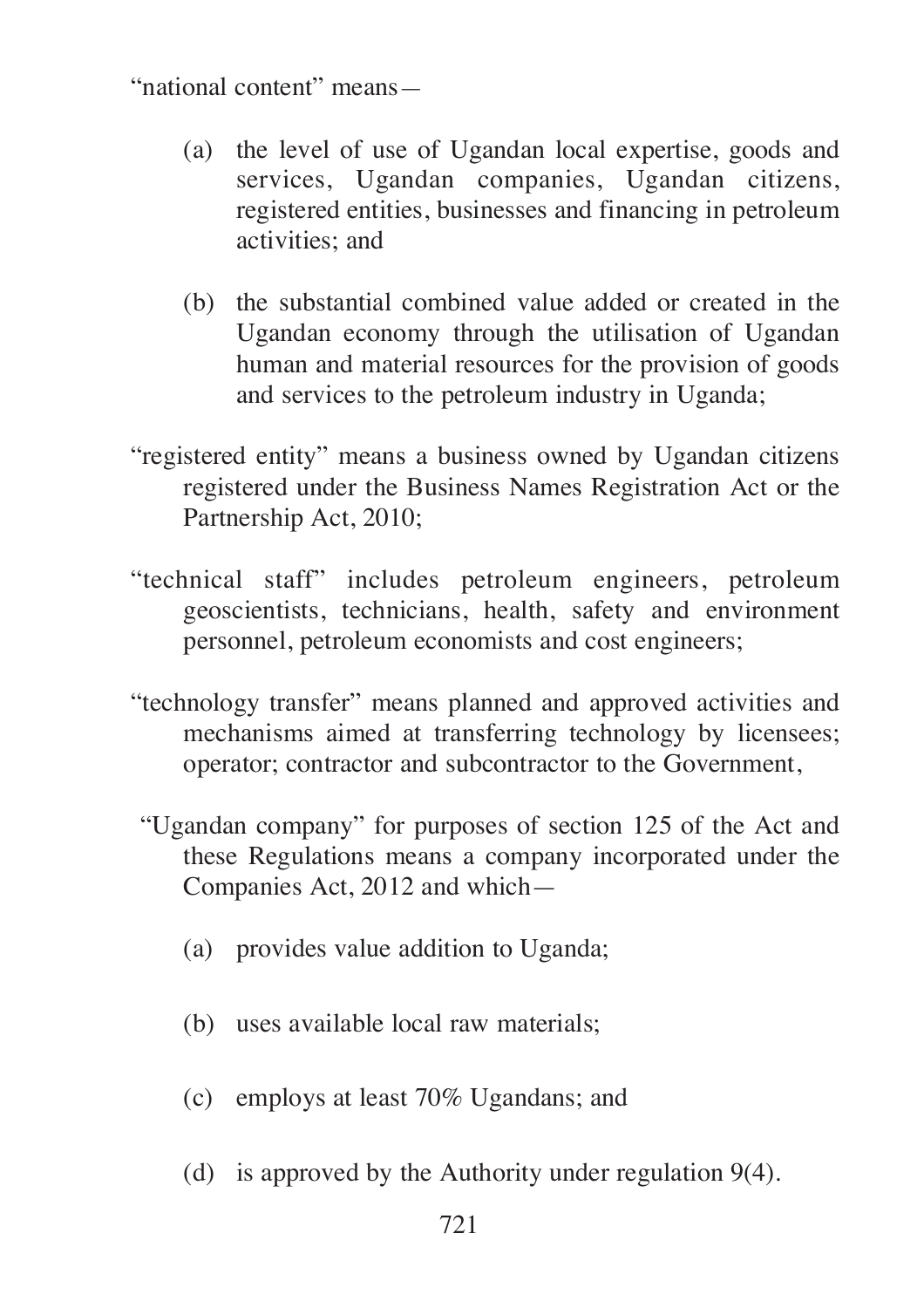PART II—MONITORING AND IMPLEMENTATION OF NATIONAL CONTENT

# *General Provisions*

# **5. National content monitoring.**

The Authority shall, in undertaking national content monitoring—

- (a) supervise, coordinate and monitor the development of national content in petroleum activities;
- (b) appraise and evaluate the national content programmes and reports submitted to the Authority in compliance with these Regulations;
- (c) develop and operate the national content evaluation system for licensees, operators, contractors and subcontractors;
- (d) assist Ugandan companies, Ugandan citizens and registered entities to develop their capabilities and capacities to further the development of national content in petroleum activities;
- (e) develop guidelines for the implementation of national content;
- (f) monitor and evaluate the national content performance of licensee in accordance with these Regulations;
- (g) develop auditing procedures and conduct regular audits for the purposes of monitoring compliance with these Regulations;
- (h) provide definitions and indicators for the measurement of national content;
- (i) conduct studies and research that may further the development of national content in petroleum activities;
- (j) organise conferences, workshops, seminars, symposia, trainings, road shows and other means of public education to further the development of national content in petroleum activities; and
- (k) carry out any other function necessary for national content monitoring and enforcement.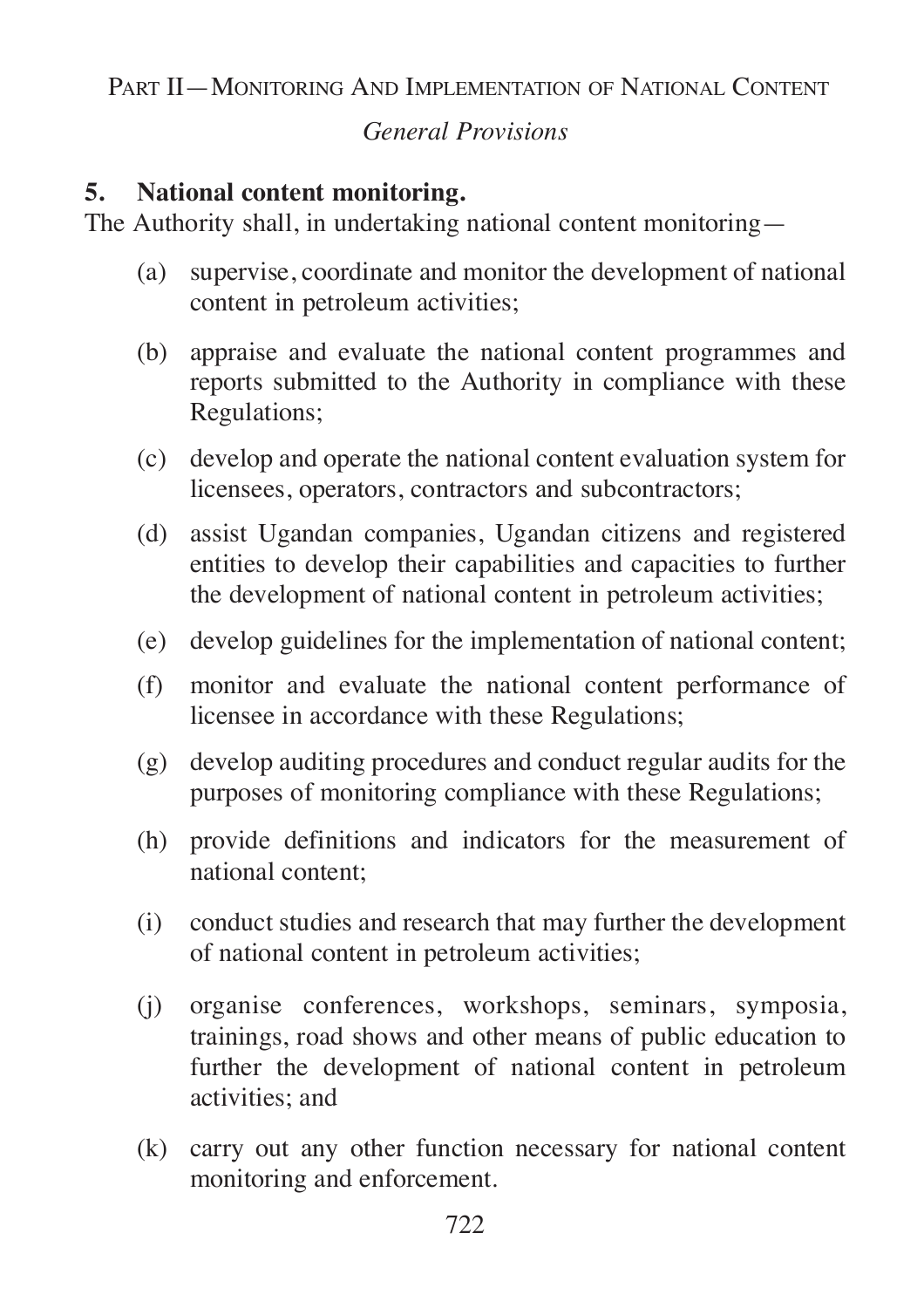# **6. National content during licensing.**

The Minister shall consider national content when evaluating any licence applications under the Act.

## **7. Submission of national content programme.**

(1) The licensee shall, within twelve months after the grant of a licence, submit to the Authority for approval, a national content programme stating proposals for—

- (a) the employment and training of Ugandans;
- (b) the required quality, health, safety and environment standards for goods and services to be procured;
- (c) the transfer of technology, knowledge and skills to Ugandan companies, Ugandan citizens and registered entities;
- (d) research and development in Uganda;
- (e) the procurement of goods and services obtainable in Uganda;
- (f) local supplier development;
- (g) partnership with Ugandan companies, Ugandan citizens and registered entities;
- (h) the succession of expatriates by Ugandan citizens;
- (i) support to local education institutions;
- (j) support to partnerships and collaborations;
- (k) services to be provided by Ugandan companies, Ugandan citizens and registered entities; and
- (l) any other information as the Authority may require.

(2) The Authority shall review the national content programme referred to under subregulation (1) and may propose amendments to the programme.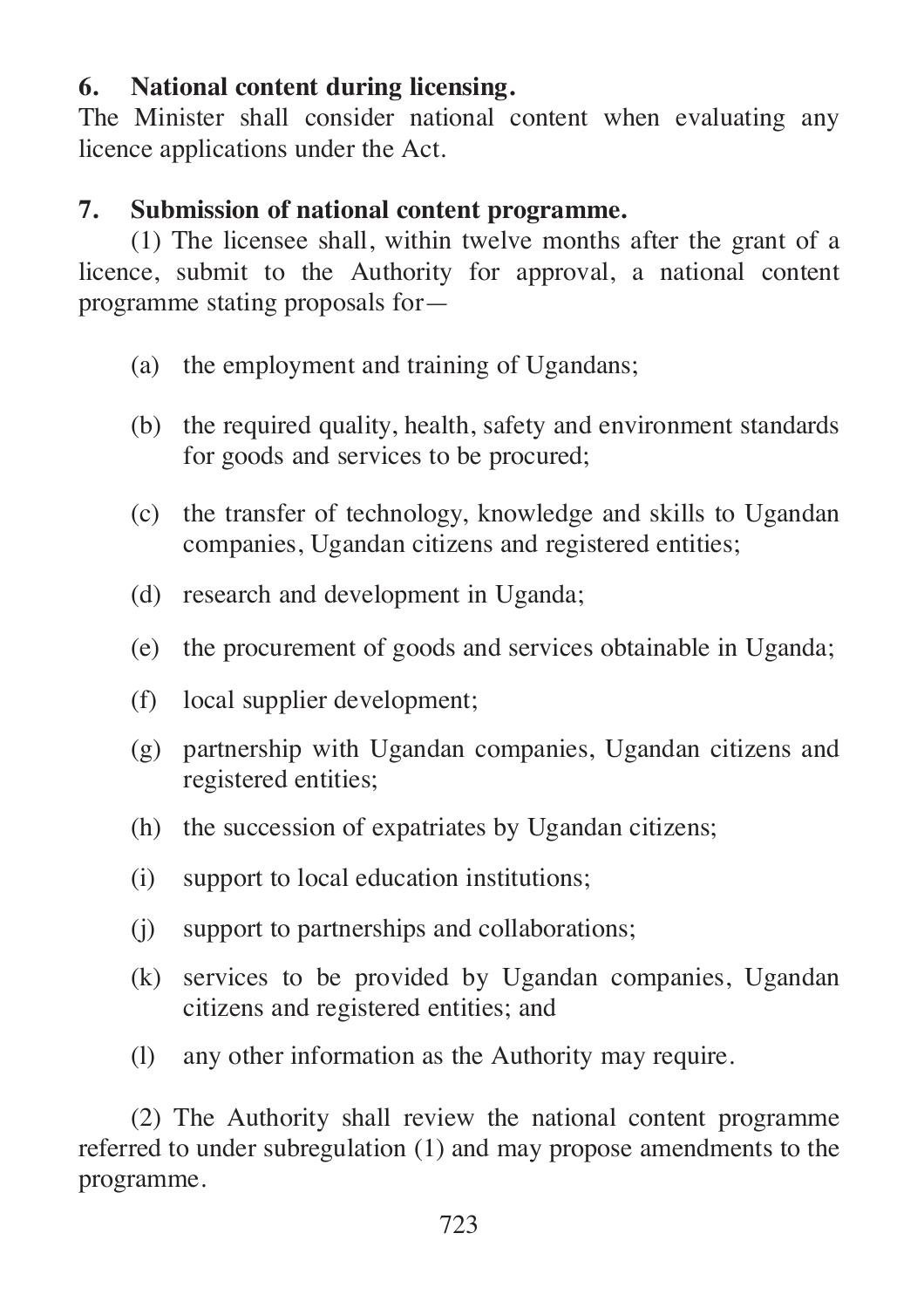(3) Where the Authority is not satisfied with the national content programme submitted under subregulation (1), the Authority shall return the national content programme to the licensee with comments for improvement and the licensee shall make the necessary amendments to the programme and resubmit the programme to the Authority for approval within twenty one days from the date of receipt of the comments.

(4) Where the Authority is satisfied with the national content programme submitted under subregulation (1) or resubmitted under subregulation (3), the Authority shall approve the national content programme within twenty one days and the licensee shall not amend or deviate from the approved programme without the approval of the Authority.

# **8. Plan for giving preference for goods and services available in Uganda.**

The national content programme submitted to the Authority by the licensee under regulation 7 shall—

- (a) contain a detailed plan on how the licensee shall give preference to goods that are locally manufactured or available in Uganda, where the goods meet the quality and timeline for delivery; and
- (b) contain a detailed plan, setting out the manner in which the licensee and their contractors and subcontractors shall give preference to services offered by Ugandan companies, Ugandan citizens and registered entities and how the licensee shall ensure that Ugandan companies, Ugandan citizens and registered entities are given preference during the evaluation of bids for the required services.

# *Local Content Requirements During Procurement*

# **9. Priority of Ugandan goods and services during procurement.**

(1) Every licensee, contractors and subcontractor shall give preference to goods and services which are produced and are available in Uganda and services which are rendered by Ugandan citizens and companies.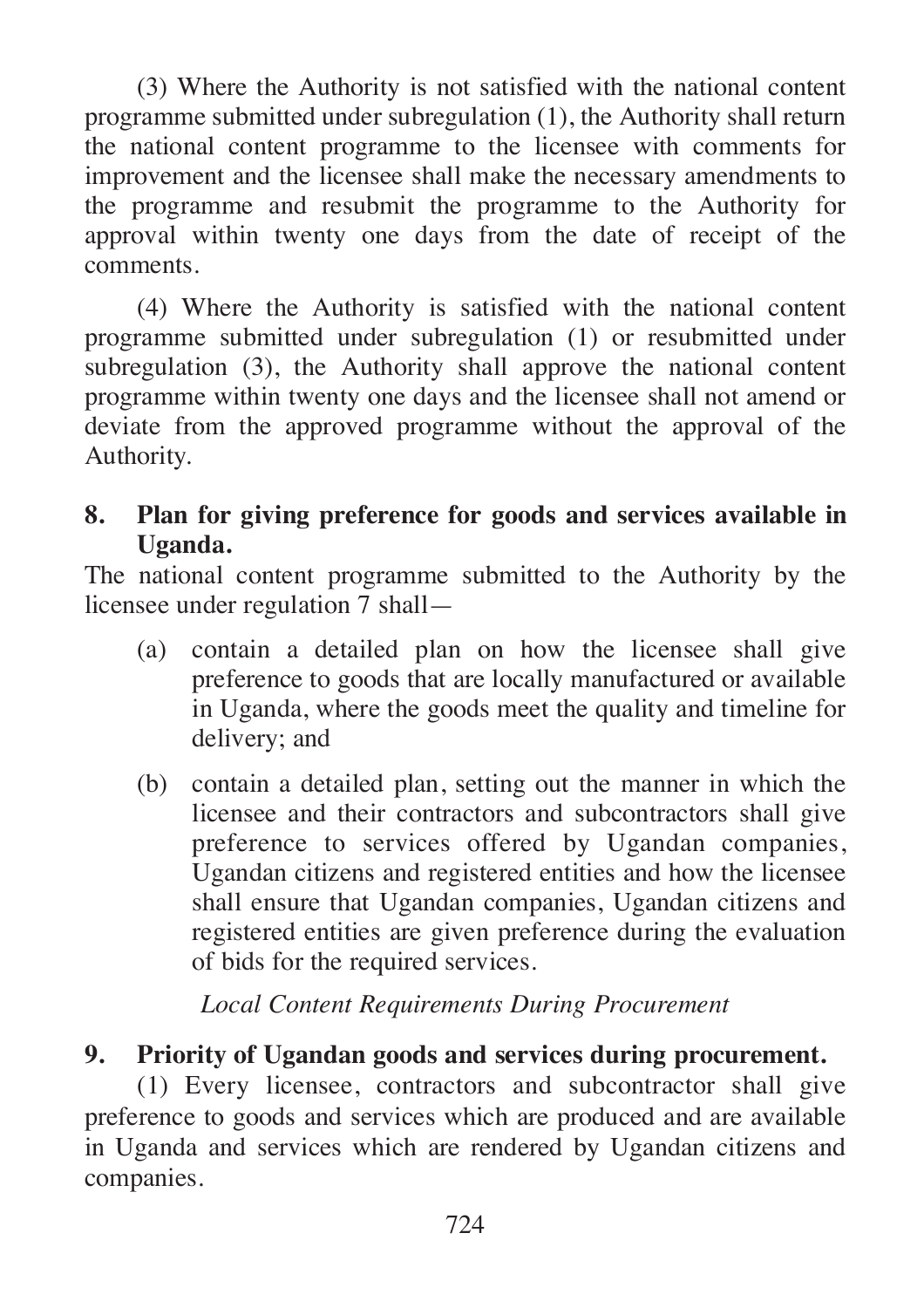(2) Where goods and services required by the licensee or contractor or subcontractor are not available in Uganda, the goods and services, shall be provided by a company which has entered into a joint venture with a Ugandan Company.

(3) The Ugandan company referred to under subregulation (2) shall have a participating interest of at least fourty eight percent in the joint venture.

(4) A Ugandan company shall, before entering into a joint venture under subregulation (2), be approved by the Authority and shall—

- (a) have technical and financial competence and be able to deliver the goods and services in a timely manner;
- (b) demonstrate capacity to transfer knowledge and technology to Ugandan citizens; and
- (c) have experience in provision of the required goods and services.

(5) The Ugandan company shall take an active participation in the joint venture.

(6) Where a Ugandan citizen, Ugandan company or registered entity is unable to provide the required goods and services due to lack of technical capacity or financial competence, the licensee may, with the approval of the Authority, use any other company to provide the goods and services within a period specified by the Authority.

(7) Where Ugandan citizens and companies do not have the required quality of goods and services, technical capacity or financial competence, the licensee may put in place a suppliers' development plan which shall be approved by the Authority.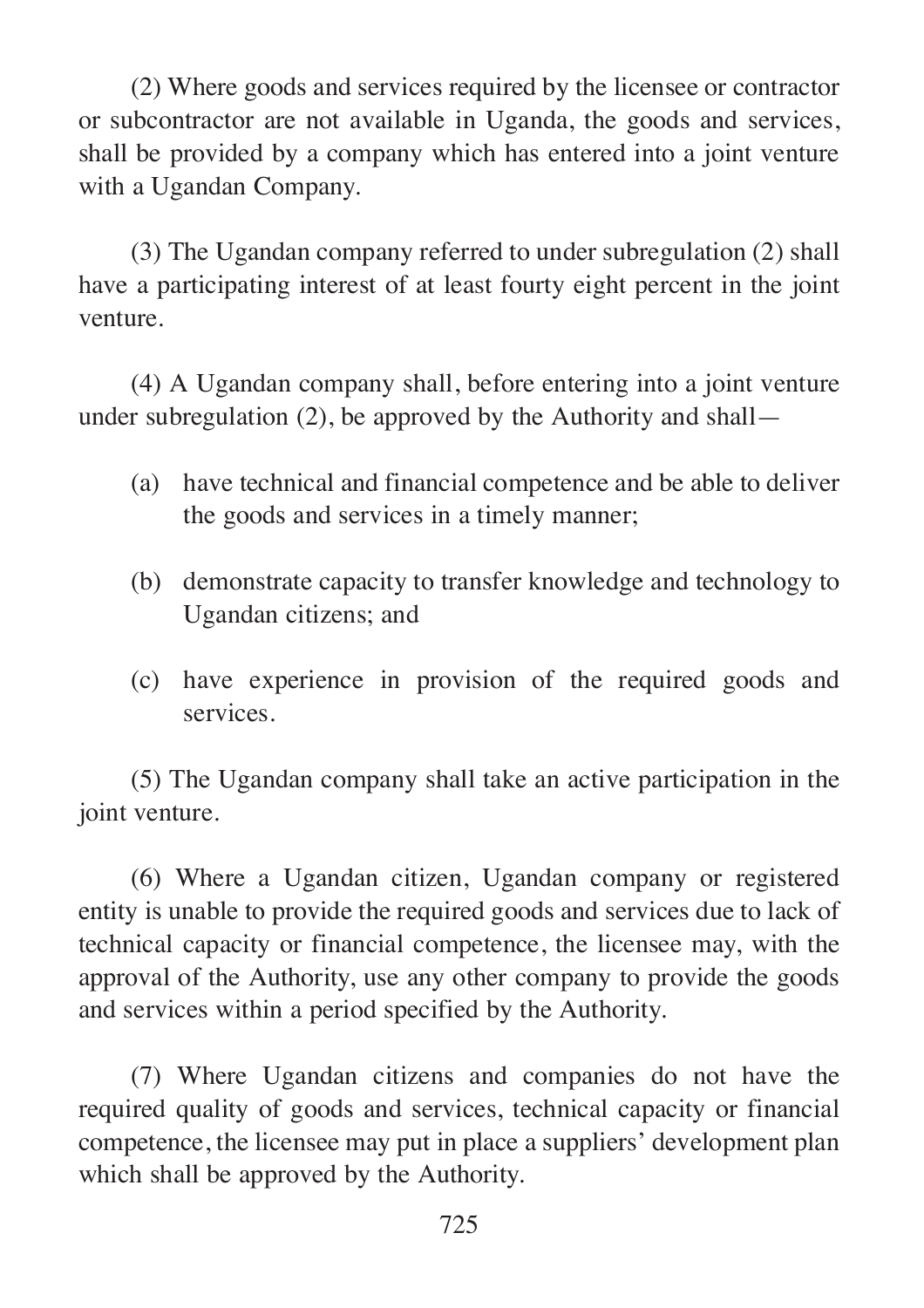# **10. Contracts for goods and services to be exclusively provided by Ugandan citizens and companies.**

(1) Every licensee, operator, contractors and subcontractors shall reserve the contracts for goods and services specified in the Schedule to be supplied by Ugandan companies, Ugandan citizens and registered entities.

(2) Subregulation (1) does not preclude Ugandan companies, Ugandan citizens and registered entities from providing goods and services that are not specified in the Schedule.

(3) Every licensee, operator, contractor and subcontractor shall provide additional and timely information and reduce the size and complexity of the scope of works by unbundling of contracts and formulate work packages which are affordable by Ugandan companies, Ugandan citizens and registered entities.

# **11. National supplier database.**

(1) The Authority shall develop a national supplier database for petroleum activities.

(2) A company shall not provide goods, works or services for petroleum activities unless it is in the national supplier database.

(3) The Authority shall, in consultation with the licensees, develop criteria that shall be used for qualification of Ugandan companies, Ugandan citizens and registered entities to the national supplier database.

(4) The Authority shall undertake qualification of Ugandan companies, Ugandan citizens and registered entities on an annual basis by advertisement in newspapers of national and international circulation and in other electronic and print media.

(5) The Authority shall publish the list of Ugandan companies, Ugandan citizens and registered entities that are qualified to provide goods, works and services for petroleum activities in the national supplier database by 31st December of each year.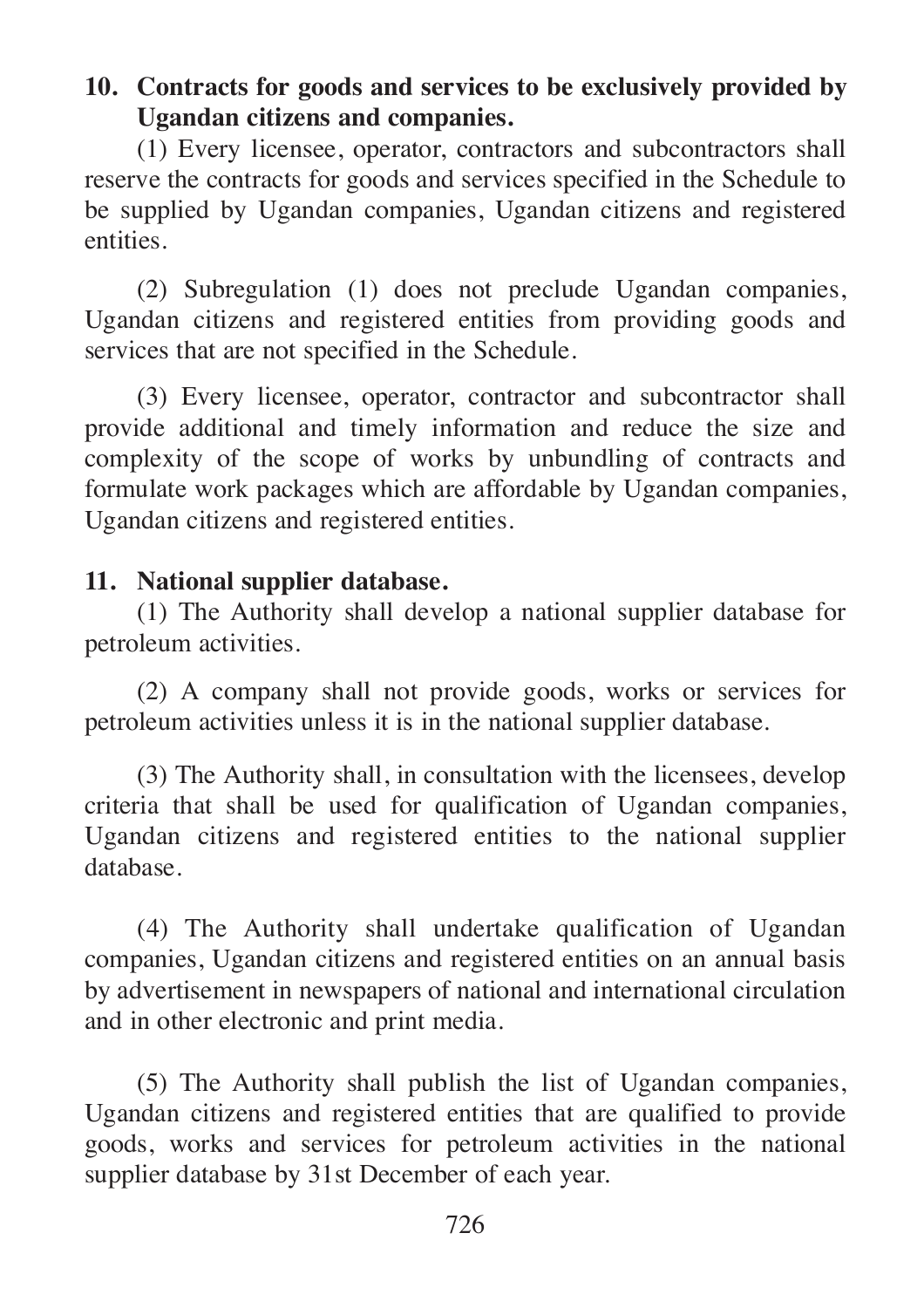(6) Notwithstanding subregulation (5), the Authority may update the national supplier database where necessary.

(7) A company that has been qualified under this regulation shall remain on the national supplier database for a maximum period of three years and may reapply to be included in the national supplier database.

# **12. Principles of bidding to take into consideration national content.**

(1) Every licensee, contractor and subcontractor shall ensure that the bidding process includes national content as one of the requirements for qualification.

(2) Every licensee, contractor and subcontractor shall hold quarterly tender workshops to educate Ugandan citizens and companies about the procurement process, requirements, performance standards and lessons from previous bidding processes.

(3) Whenever possible, a licensee, contractor or subcontractor shall provide contract periods that allow other Ugandan companies, Ugandan citizens and registered entities to join the petroleum sector as follows—

- (a) for a capital intensive contract, a maximum duration of five years; and
- (b) for low cost contracts, a maximum duration of three years.

(4) A licensee, contractor and subcontractor shall provide payment terms that feature more frequent payment milestones, shorter durations and, where possible, up front to help Ugandan companies, Ugandan citizens and registered entities with purchases of materials.

# **13. Principles of bid evaluation.**

(1) National content shall form part of the bid evaluation criteria and in all circumstances, national content shall be allocated at least ten percent of the total evaluation score, which shall be rated wholly or substantially on—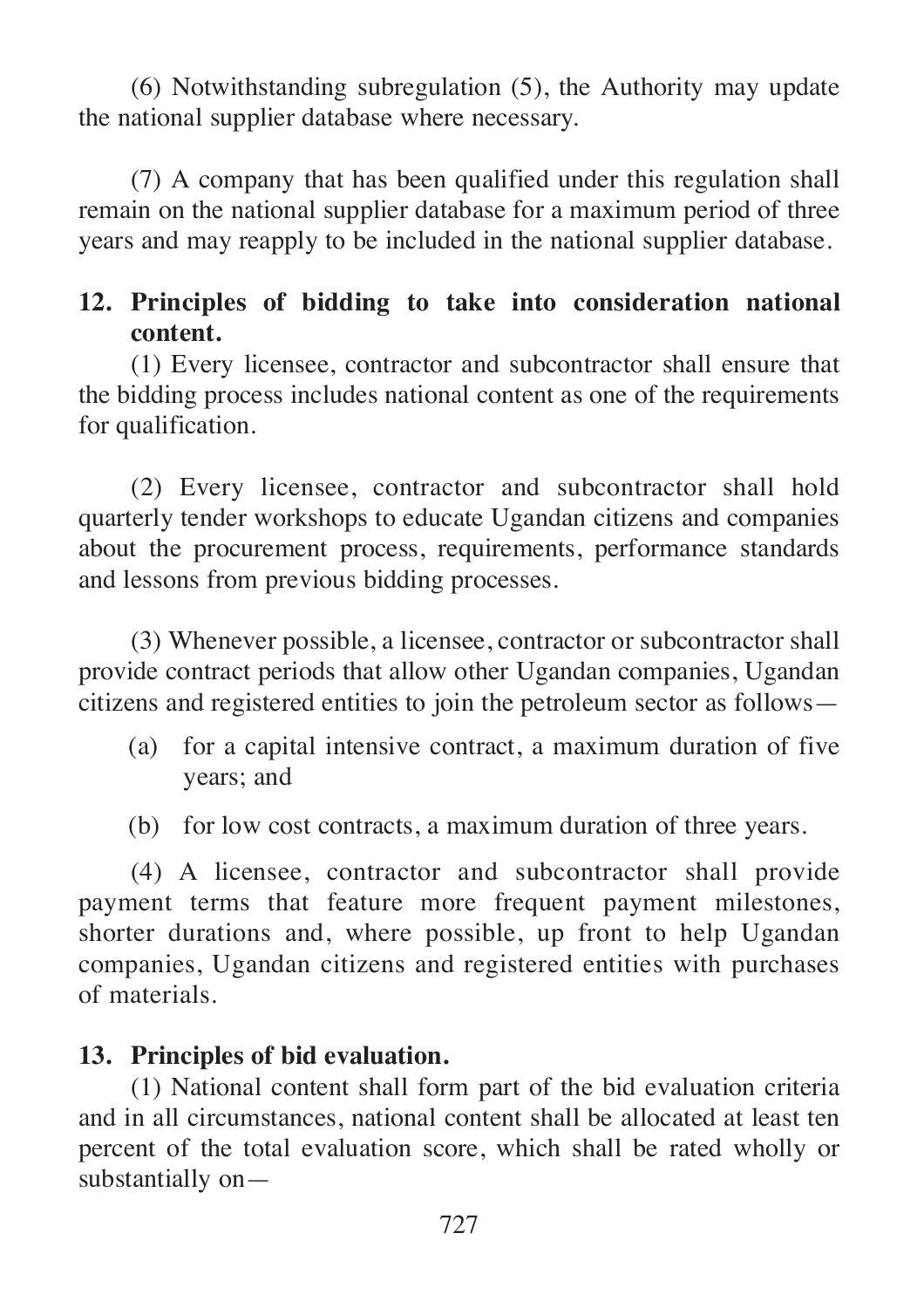- (a) employment and training of Ugandan citizens;
- (b) utilisation of local goods and services; and
- (c) the proposals for technology transfer.

(2) Whenever bids are close to each other at financial evaluation stage by five percent, the bid containing the highest level of national content shall be selected over other bids.

# **14. Establishment of tender information office.**

(1) Where applicable, before carrying out any work or activity in Uganda, a licensee, contractor and subcontractor shall establish in Uganda, a tender office where information regarding petroleum activities and procurement can be obtained.

(2) The Authority may, in addition to the requirements under subregulation (1) require a licensee to maintain an office in a community in Uganda where the licensee has significant activities.

# **15. Labour clause.**

All contracts whose total budget exceeds US \$1,000,000 and are to be executed in Uganda shall contain a labour clause mandating the use of a minimum percentage of Ugandan labour in specific categories as may be stipulated by the Authority.

*Employment and Training of Ugandans and Technology Transfer*

# **16. Employment and training of Ugandans.**

(1) The licensee shall develop and submit to the Authority for approval, a transparent policy and plan on training and employment of Ugandans, specifying the required minimum qualifications.

(2) The policy referred to in subregulation (1) shall—

(a) ensure that Ugandan citizens are given priority for employment in any petroleum activity executed by any licensee; and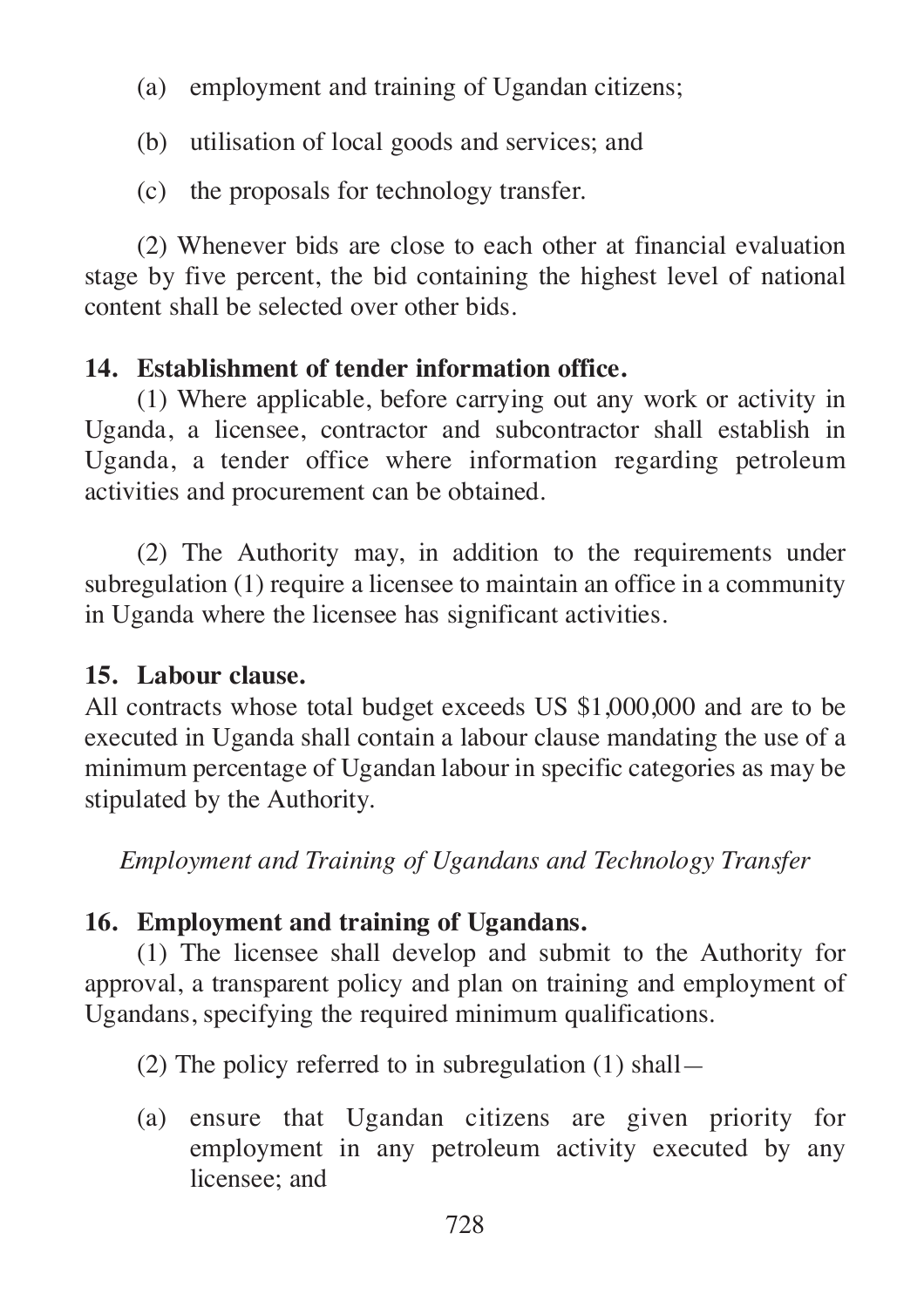(b) take into consideration the promotion of participation of specific groups including women, persons with disabilities and persons from different geographical areas or ethnic backgrounds.

# **17. Plan for recruitment and training of Ugandans.**

(1) The licensee shall, within twelve months after the grant of a licence by the Minister, and on each subsequent anniversary of that grant, submit to the Authority for approval, a detailed plan for recruitment and training of Ugandan citizens in petroleum activities.

(2) The recruitment and training plan shall provide for the training of Ugandan citizens in all phases of petroleum activities.

(3) The plan submitted by the licensee in subregulation (1) shall include—

- (a) an outline of the—
	- (i) hiring and training needs of the licensee and the licensee's major contractors with a breakdown of the skills required;
	- (ii) the activity-specific training requirements; and
	- (iii) the anticipated expenditure to be made directly by the licensee in implementing the employment and training plan;
- (b) a time frame for employment opportunities for Ugandan citizens for each phase of the petroleum activity; and
- (c) any other relevant information that the Authority may require.

(4) The licensee shall ensure that the annual recruitment and training plan takes into consideration the following targets—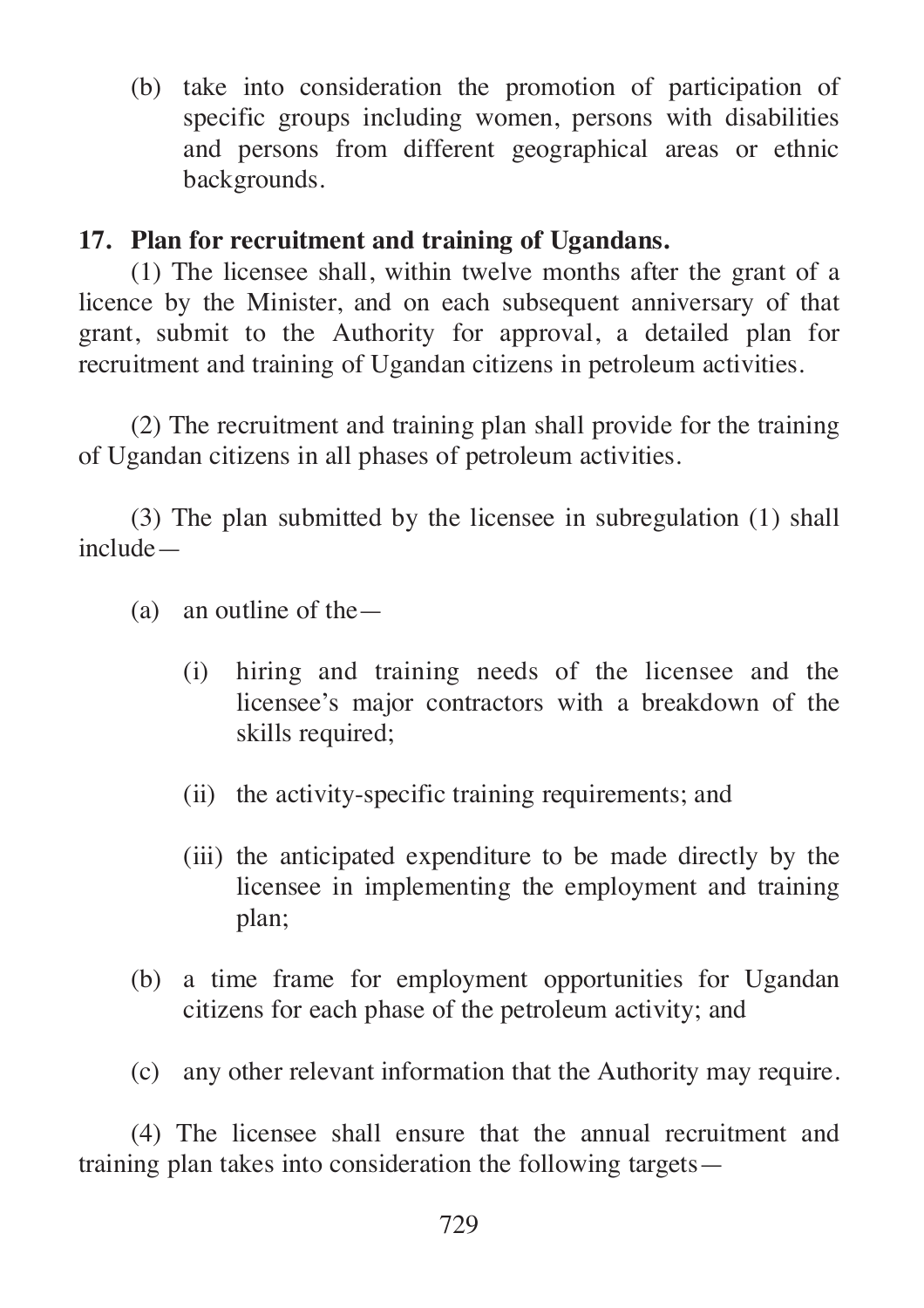- (a) for management staff, at least thirty percent of the management staff shall be Ugandan citizens from the start of petroleum activities and the percentage shall increase to at least seventy percent within five years after the start of the petroleum activities;
- (b) for technical staff, at least fourty percent of the technical staff shall be Ugandan citizens at the start of the petroleum activities, and the percentage shall increase to at least sixty percent within five years after the start of the petroleum activities and ninety percent within ten years from the start of petroleum activities; and
- (c) for other staff, at least ninety five percent of support staff and middle level staff shall be Ugandan citizens from the start of petroleum activities.

(5) The licensee shall include in the plan a clearly defined training strategy for Ugandan citizens employed by the licensee, which may be carried out in or outside Uganda and may include scholarships and other financial support.

(6) The plan shall include a commitment by the licensee to maximise knowledge and skills transfer to Ugandan citizens and in accordance with section 127 (2) of the Act, establish in Uganda, management and technical capabilities and any necessary facilities for technical work.

(7) Where a plan submitted under this regulation has been approved by the Authority, the plan shall not be varied without the approval of the Authority.

# **18. Implementation of plan for recruitment and training of Ugandans.**

(1) The licensee shall implement the approved plan for recruitment and training of Ugandans in accordance with Uganda's training and employment needs and priorities, applicable law, terms and conditions of the licence and guidelines issued by the Authority.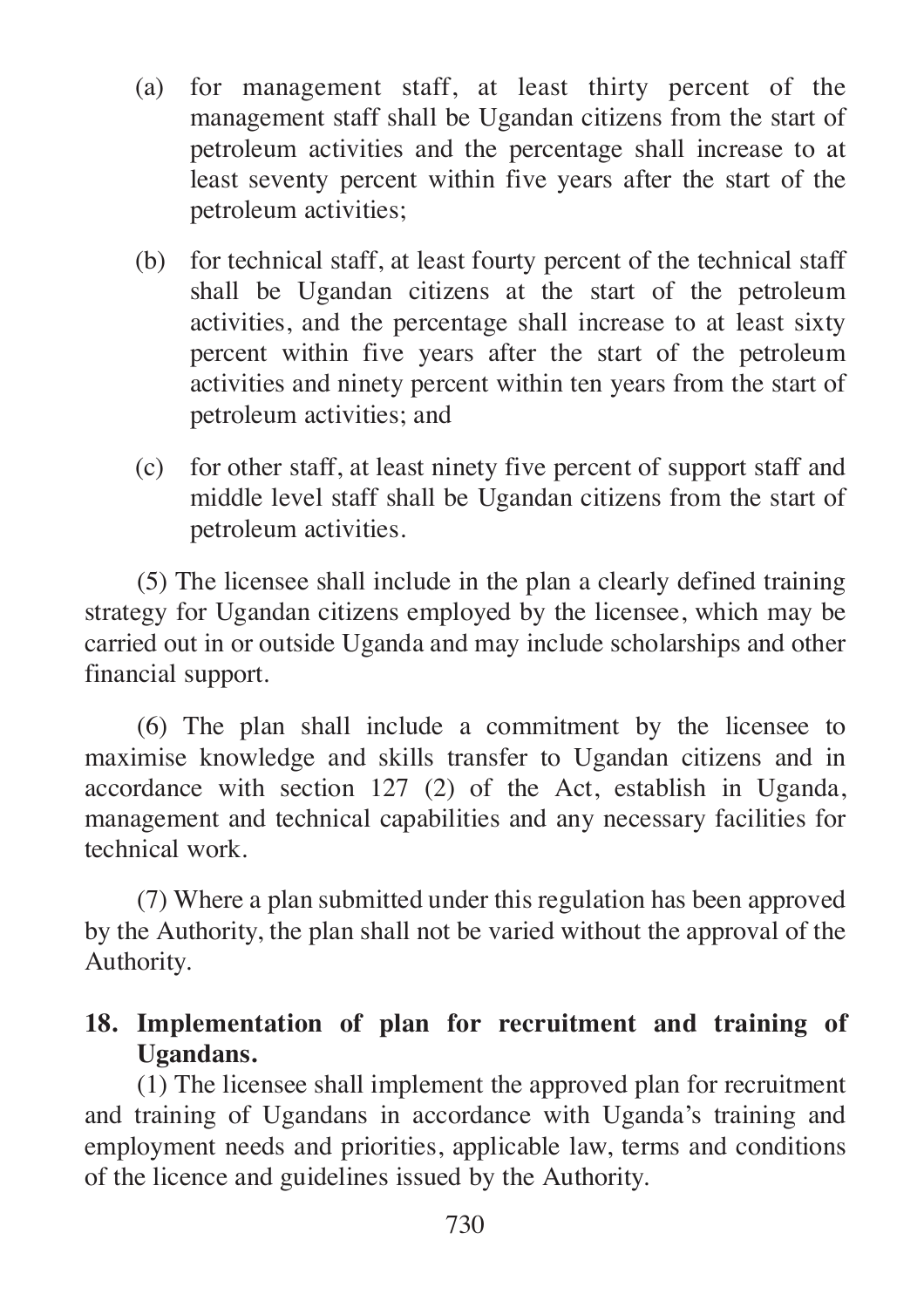(2) Where Ugandans are not employed due to lack of the required qualifications, the licensee shall ensure that effort is made within a period specified by the Authority to supply the training locally or elsewhere through attachment or other means approved by the Authority and the procedure for its execution shall be contained in the licensee recruitment and training plan.

(3) The licensee shall provide training and knowledge transfer through different means including—

- (a) internships and attachment of Ugandan citizens in petroleum activities;
- (b) support of the industry enhancement centre including health, safety and environment and quality standards;
- (c) support of existing institutions in Uganda by providing knowledge and technology;
- (d) mentorships;
- (e) scholarships;
- (f) sending resource persons to training institutions for purposes of knowledge and technology transfer; and
- (g) where necessary, establishing training centers.

(4) The licensee shall, upon request by the Authority, provide industrial training for students and support to education institutions.

(5) Where possible, the training shall be undertaken in Uganda.

(6) The licensee shall submit to the Authority a quarterly report on the execution of the recruitment and training plan for the reporting period and the training report shall state—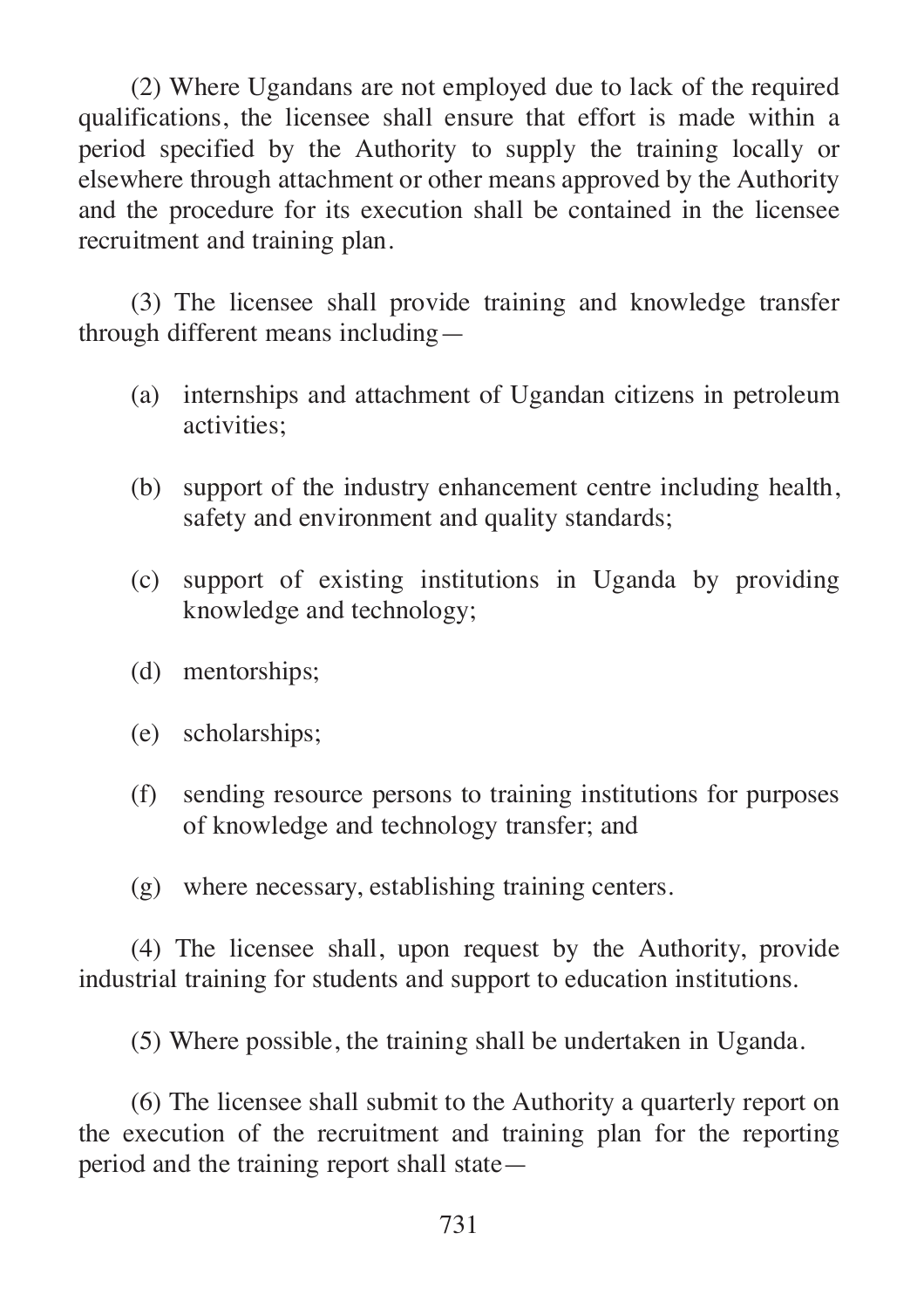- (a) the number and names of new employees hired during the quarter;
- (b) evidence of fair and transparent recruitment process including advertisement of all vacancies in the local print media;
- (c) place of residence at the time of hiring;
- (d) qualifications and previous experience;
- (e) training report; and
- (e) any other information required by the Authority for the purposes of implementing the provisions of the Act and these Regulations.

# **19. Training of public officers.**

(1) A licensee may be required by the Authority or the Minister to provide training of employees of any Government ministry, department or agency.

(2) The training in subregulation (1) shall be carried out in a manner prescribed by the Authority.

(3) The Minister may require a licensee to make provision for persons teaching petroleum related subjects in Ugandan educational institutions to gain practical work experience from the licensee's offices, installations or facilities.

# **20. Requirements for succession plan.**

(1) A licensee shall submit to the Authority for approval a succession plan for all positions not held by Ugandan citizens.

(2) All positions held by Ugandans shall attract salaries, wages and benefits commensurate to the job description.

(3) All conditions of service and staff demography for all licensees shall be made available to the Authority.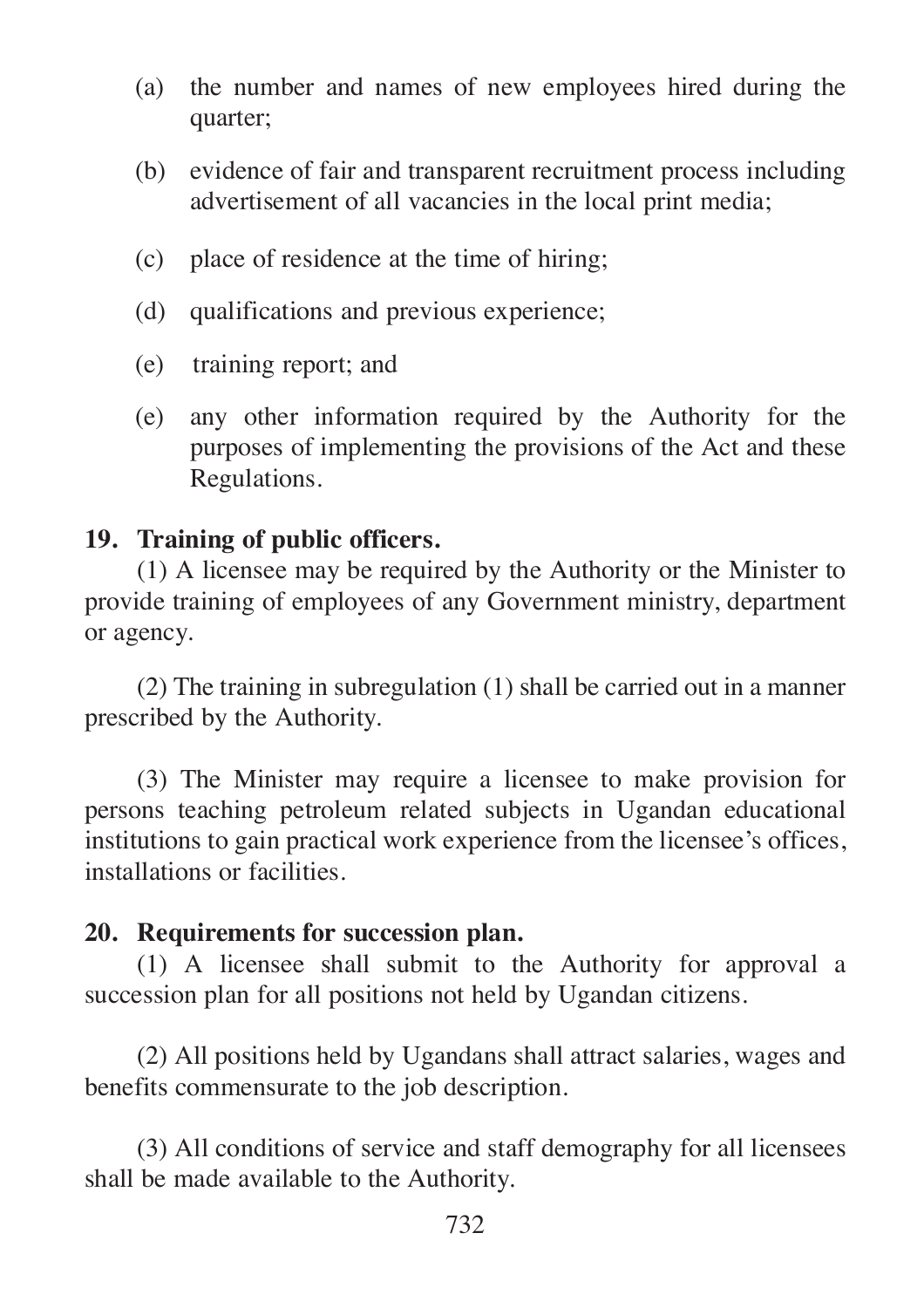# **21. Work permits for expatriates.**

(1) Every licensee, contractor or subcontractor shall apply for a recommendation from the Authority prior to making any application for work permits for expatriates to the Government ministry, department or agency responsible for immigration.

(2) The application referred to in subregulation (1) shall include—

- (a) job titles;
- (b) certified or notarised academic transcripts and curriculum vitae accompanied by recommendations certifying the experience and job history referenced;
- (c) a description of responsibilities;
- (d) the duration of the proposed employment in Uganda;
- (e) evidence that Ugandan nationals are not qualified for the job;
- (f) list of Ugandans identified for training;
- (g) an individual training plan for the replacement of the expatriates; and
- (h) any other information required by the Authority for purposes of implementing the provisions of the Act and these Regulations.

# **22. Migrant workers.**

(1) A licensee, contractor or subcontractor shall not employ a person whom the licensee, contractor or subcontractor knows to be unlawfully present in Uganda.

(2) A licensee, contractor or subcontractor who contravenes this regulation commits an offence and is liable, on conviction, to a fine not exceeding five thousand currency points and any additional fine of five hundred currency points for each day on which the offence continues.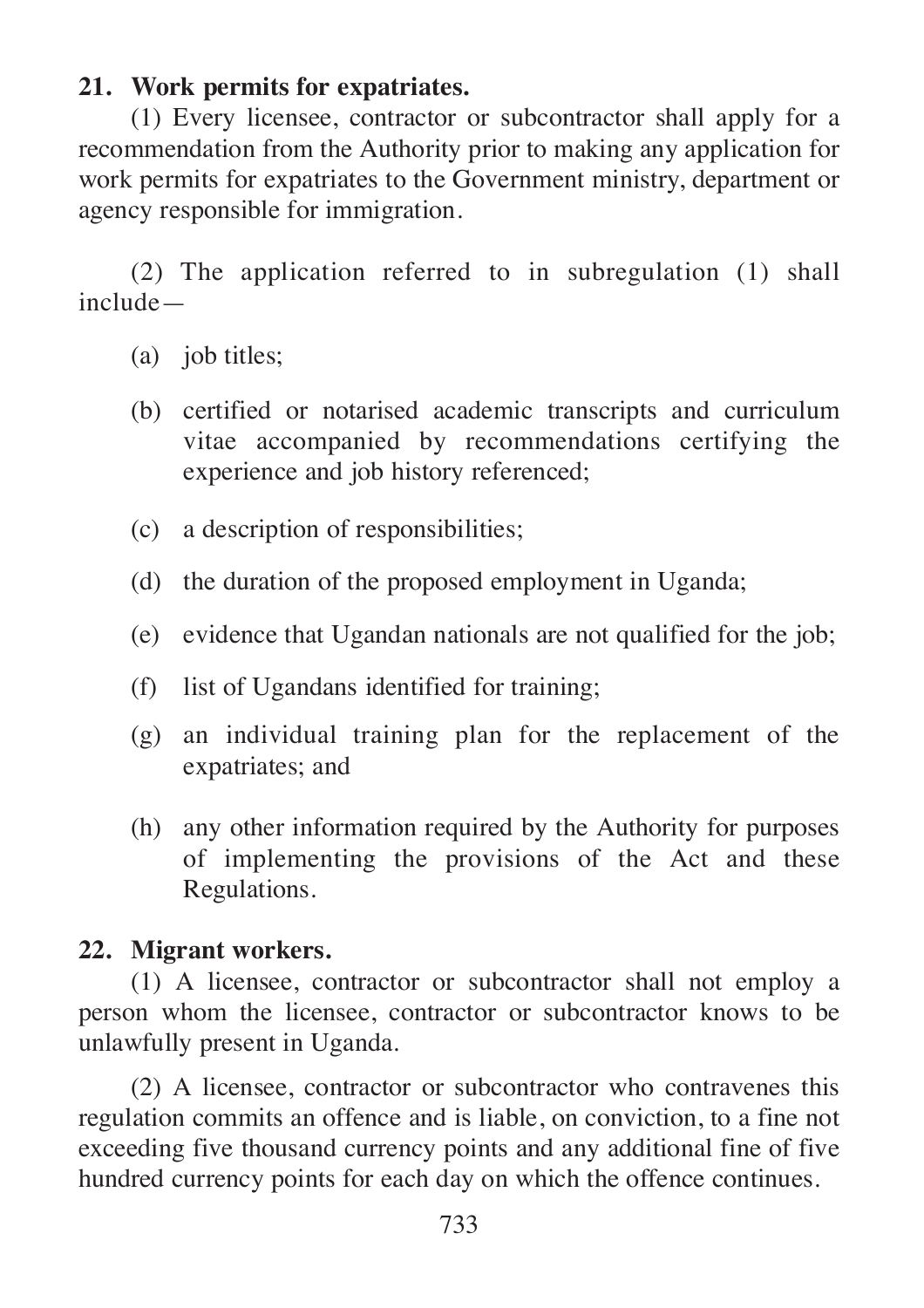#### **23. Technology transfer.**

(1) Every licensee shall submit to the Authority for approval an annual plan, satisfactory to the Authority, setting out details and initiatives aimed at promoting the effective transfer of technology, technical know-how and skills relating to petroleum activities from the licensee to the Government of Uganda, Ugandan companies, Ugandan citizens and registered entities.

(2) The plan submitted in subregulation (1) shall include technology transfer initiatives of the licensee's contractors and subcontractors.

(3) A licensee shall implement the plan referred to in subregulation (1) and shall not amend or deviate from the plan without the approval of the Authority.

(4) A licensee shall support technology transfer by encouraging and facilitating the formation of joint ventures and partnerships and the development of technology licensing agreements between Ugandan companies, Ugandan citizens and registered entities and foreign contractors and service or supplier companies.

(5) Agreements for joint ventures and partnerships referred to in subregulation (4) shall be sustainable and shall meet the requirements of national content development to the satisfaction of the Authority.

(6) A licensee shall submit to the Authority an annual report describing its technology transfer initiatives and their results.

(7) A licensee shall organise in-country events and trade fairs aimed at establishing contact between international companies and Ugandan companies, Ugandan citizens and registered entities.

(8) A licensee may, upon request by the Authority or on its own initiative, with the approval of the Authority, support the establishment and upgrading of any facility in Uganda for technical, vocational or commercial work and technology transfer.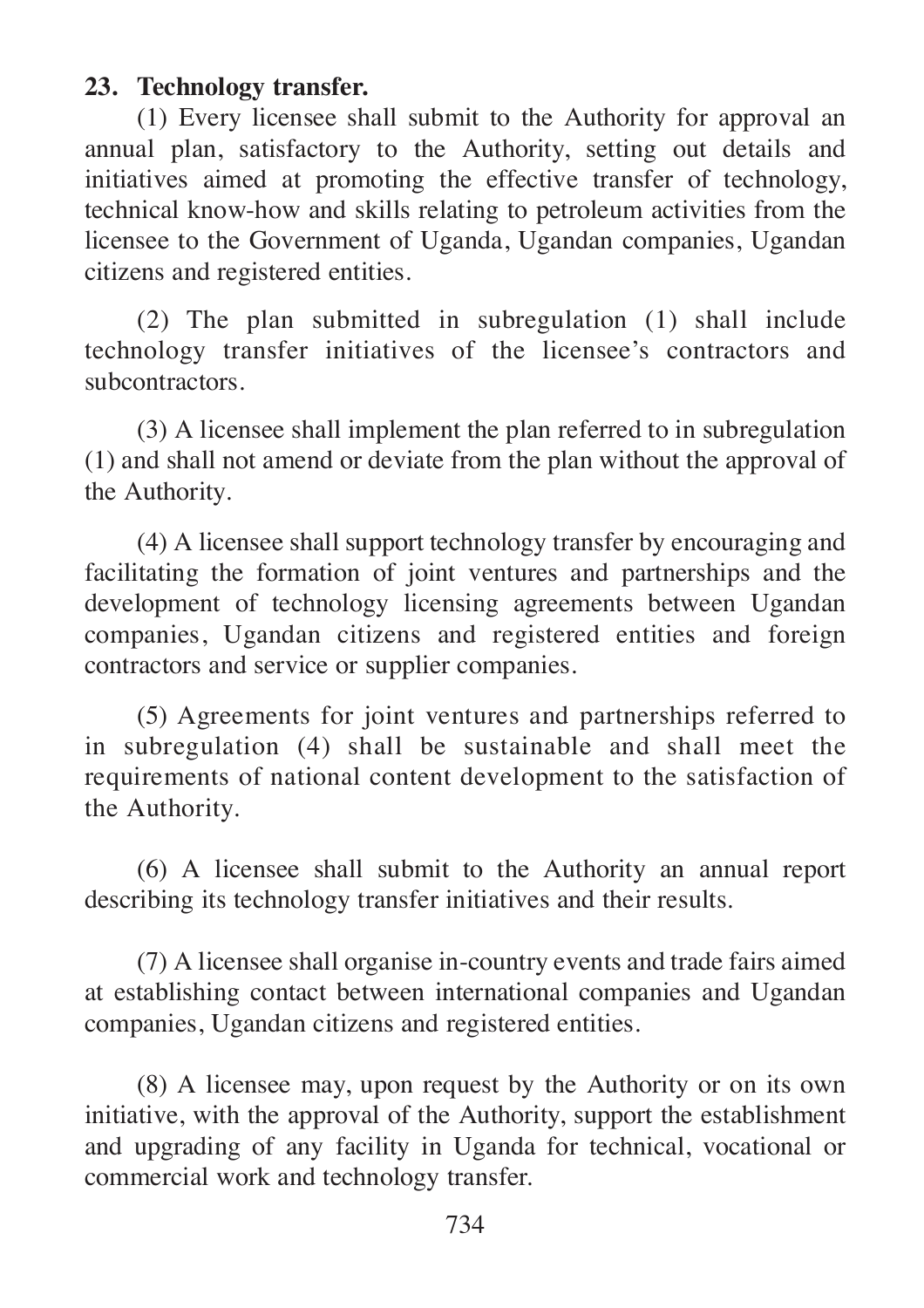## *Research and Development*

## **24. Plan for research and development.**

(1) A licensee may, where necessary, carry out research and development in Uganda or elsewhere as may be approved by the Authority.

(2) Where a licensee intends to undertake research and development under subregulation (1), the licensee shall submit to the Authority for approval a proposal for the research and development indicating—

- (a) the objectives of the research and development and how it relates to the licensee's petroleum activities;
- (b) how Ugandan citizens, Ugandan companies, reigstered entities and education institutions shall participate in the research and development; and
- (c) the estimated cost of the research and development.

(3) A licensee shall, within one month from the date of completion of the research and development, submit to the Authority a report of the research and development and any other information relating to the research and development as the Authority may require.

PART III—INFORMATION AND REPORTING REQUIREMENTS

# **25. National content performance report.**

(1) A licensee shall submit to the Authority a quarterly national content performance report covering all its petroleum activities.

(2) Notwithstanding subregulation (1), a licensee shall submit to the Authority a consolidated annual national content performance report for the year under review within sixty days of the beginning of each calendar year.

(3) The national content performance report shall specify, national content expenditure, on both a current and cumulative cost basis and shall set out—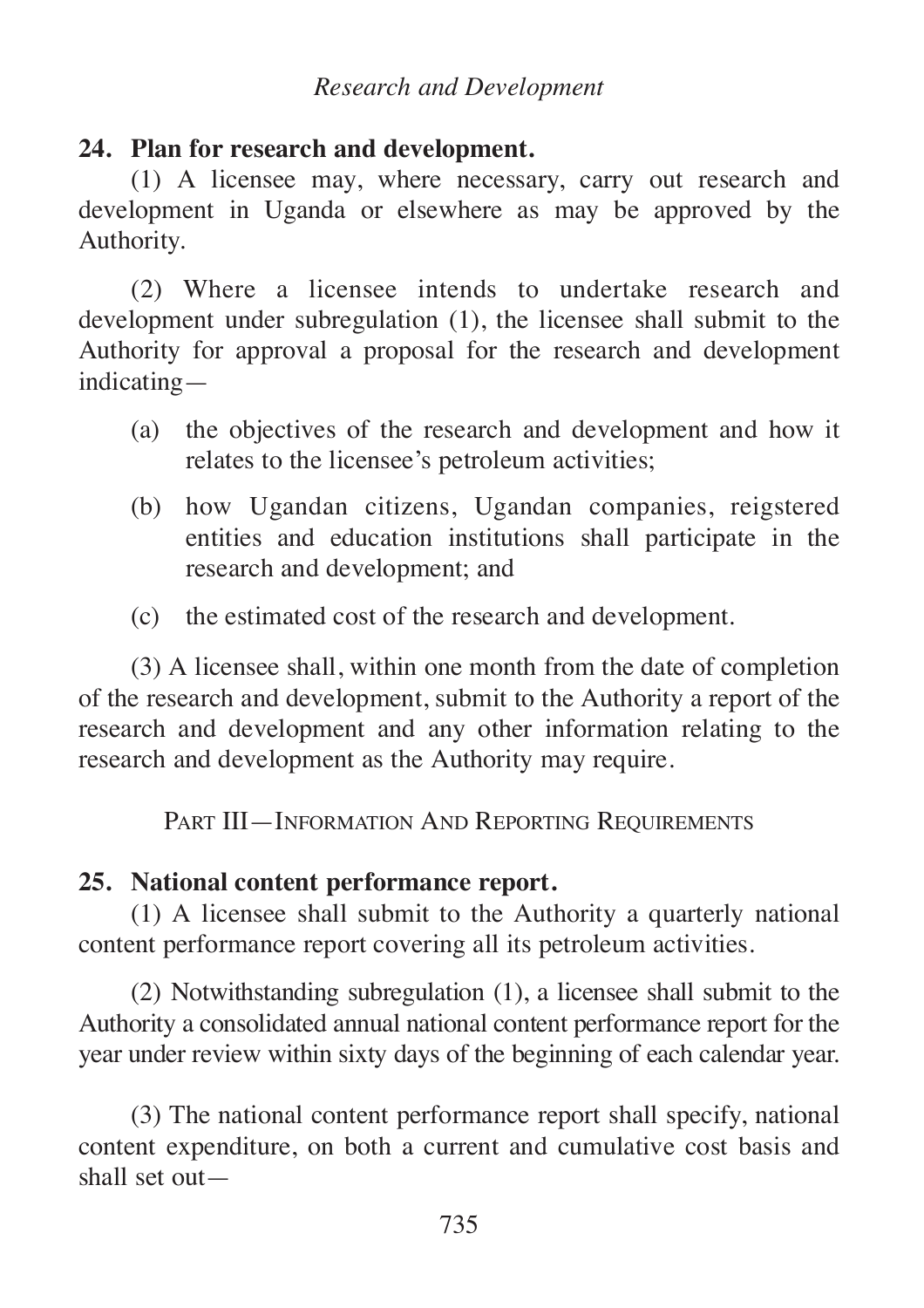- (a) the employment achievement in terms of hours or days worked by Ugandan citizens and foreign workers and their status;
- (b) the Ugandan citizens trained and employed indicating particulars by name, job and level of training and employment;
- (c) the procurement achievement in terms of quantity of locally manufactured materials and materials of foreign origin;
- (d) the names of Ugandan companies, Ugandan citizens and registered entities contracted, the contracts awarded, the value of each contract awarded and duration of the contract;
- (e) technology transfer initiatives, research and development programs and any training programs provided by the licensee; and
- (f) any other relevant information required by the Authority.

(4) The Authority shall undertake regular assessment and verification of the national content performance report filed by a licensee in compliance with these Regulations as may be considered appropriate by the Authority.

## **26. Access to facilities by authorised officers.**

Every licensee, contractor and subcontractor shall, during working hours, for purposes of assessment and verification, allow the Authority or an authorised officer, access to their facilities and all documentation and information required for the verification of national content compliance.

# **27. Communication of national content policies to contractors.**

(1) The licensee shall communicate its national content policy, programme, targets and procedures to its contractors and subcontractors and ensure that the contracts signed with contractors and subcontractors have the provision for national content.

(2) A licensee shall ensure that its contractors and subcontractors comply with the licensee's national content policy.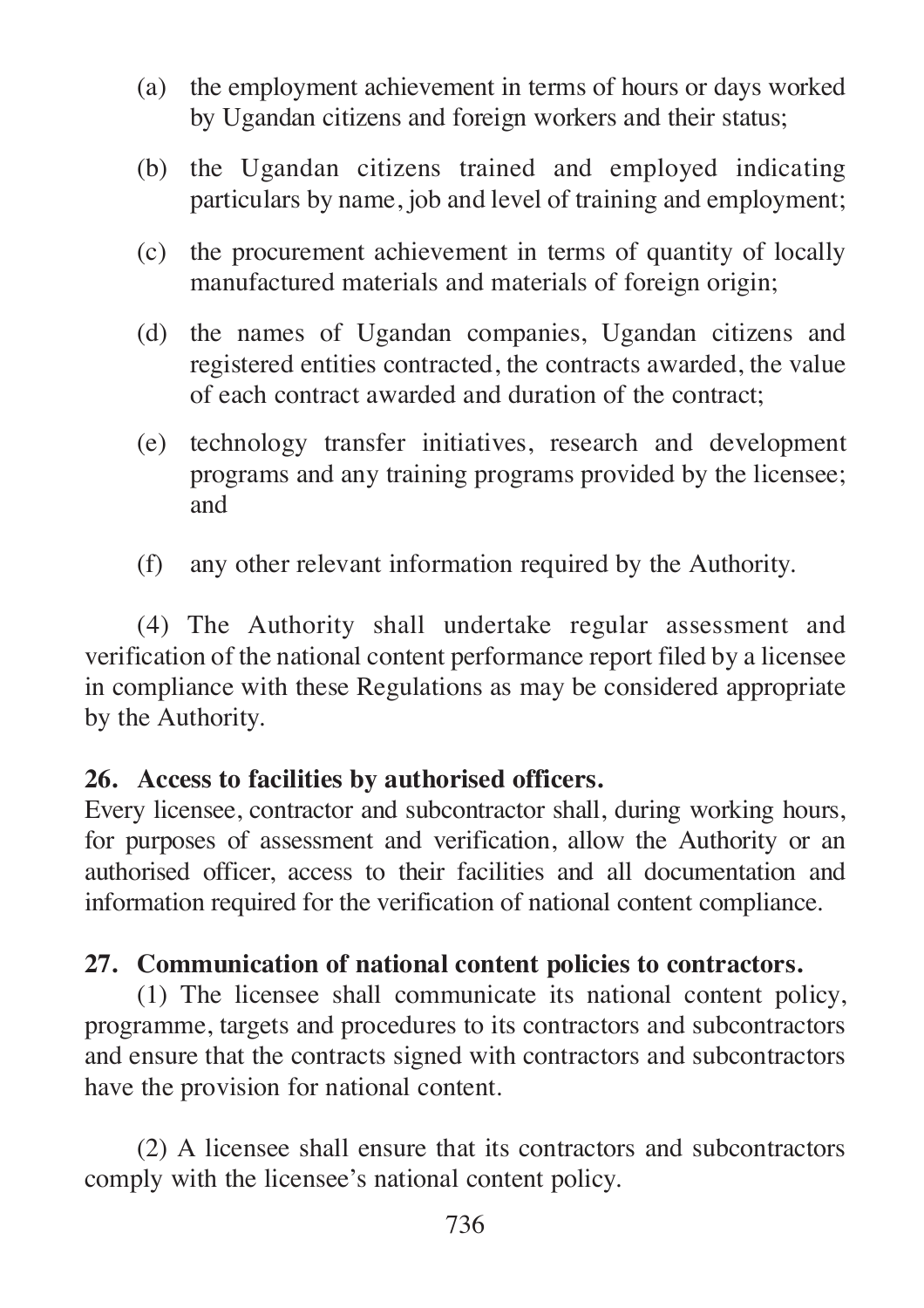# **28. Reporting by contractors and subcontractors.**

(1) A licensee shall ensure that contractors and subcontractors are contractually bound to report on national content compliance to the licensee and, upon request by the Authority, directly to the Authority.

(2) A licensee shall report to the Authority, on a quarterly basis, in respect of its monitoring and enforcement of compliance by contractors and subcontractors.

(3) A licensee shall allow the Authority or an authorised officer access to their records for the purposes of assessment and verification of national content compliance reported to the licensee or the Authority by the contractor or subcontractor.

# **29. Certification.**

Where the Authority under regulation 9(4) has approved a Ugandan company, the company shall be recognised by all licensees, contractors and subcontractors.

# PART IV—MISCELLANEOUS

# **30. Requirement for fabrication and welding in Uganda.**

(1) Where possible, the Authority may require a licensee, contractor, subcontractor and any other entity engaged in petroleum activities in Uganda to carry out fabrication and welding activities in Uganda.

(2) The Authority shall determine and advise on the capacity of the welding industry in Uganda.

# **31. Monitoring of national human capacity by Authority.**

(1) The Authority shall, in consultation with industry stakeholders, establish, maintain and operate a national human capacity register which shall be administered in accordance with these Regulations and guidelines issued by the Authority.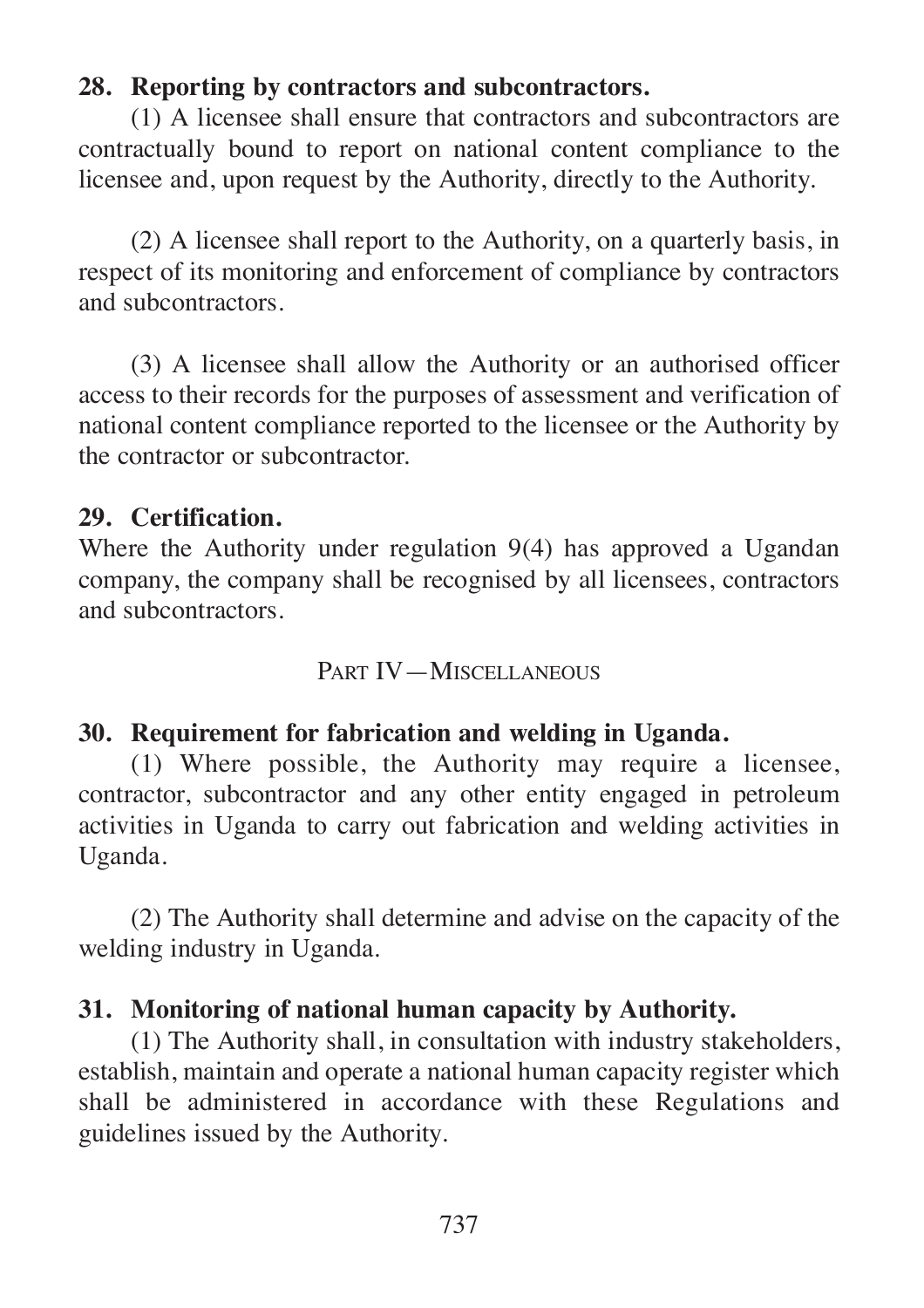(2) The register referred to in subregulation (1) shall constitute a database of available human capabilities and technical skills in Uganda and may be used for recruitment of personnel by licensees, contractors and subcontractors.

# **32. Compliance with Regulations.**

(1) Every licensee shall ensure that all their contractors and subcontractors comply with national content requirements under the Act and these Regulations.

(2) A licensee, contractor or subcontractor who fails to comply with the requirements of the Act and these Regulations commits an offence and is liable on conviction to a fine not exceeding five thousand currency points, and an additional fine of five hundred currency points for each day on which the offence continues.

(3) Where a licensee, contractor or subcontractor repeatedly fails to comply with the national content requirements under these Regulations, the Minister may suspend the licence in accordance with section 90 of the Act or withhold approvals or consent for the licensee until the licensee complies with these Regulations.